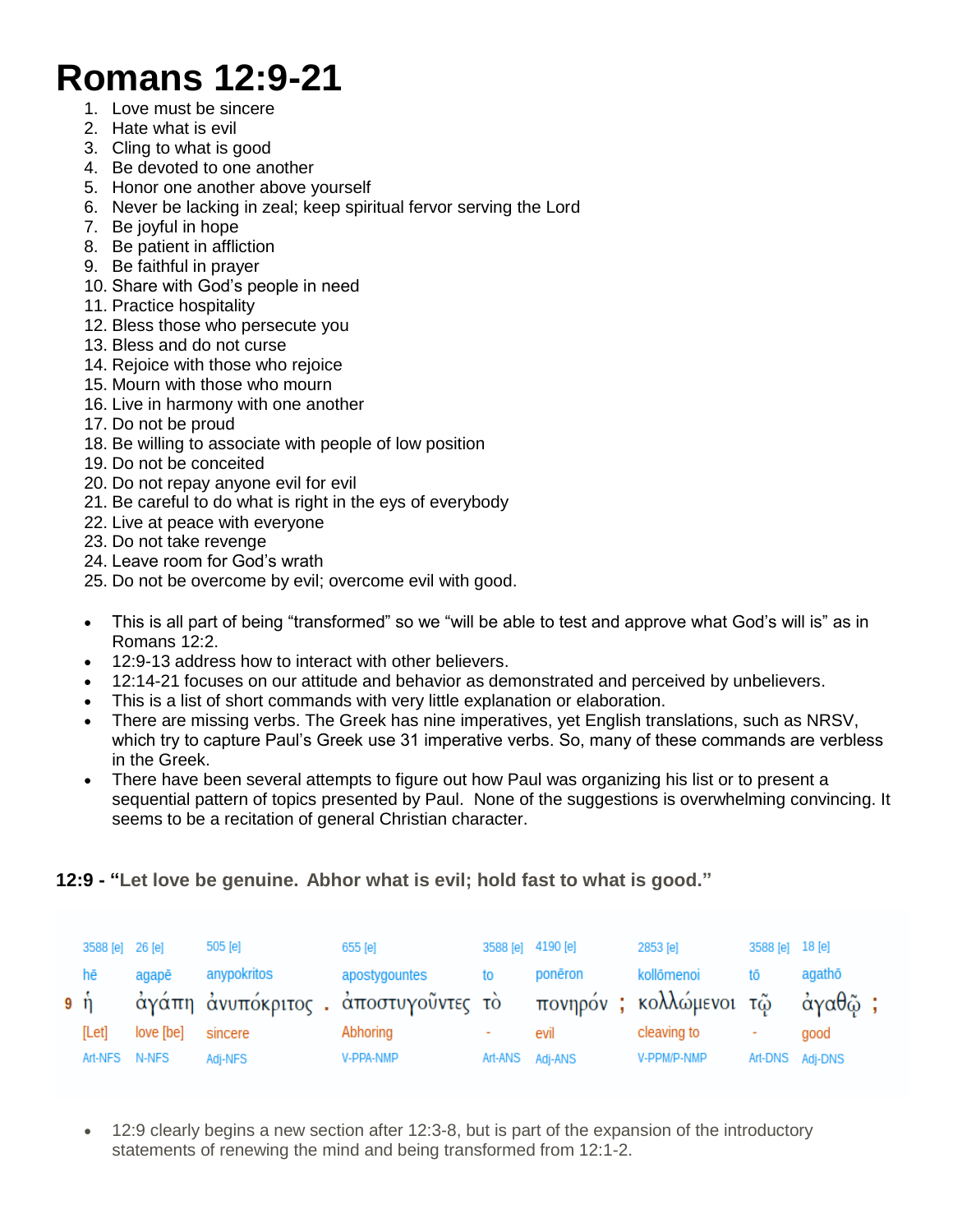- A point of clarification might be to realize that at this point in the letter Paul is exhorting, not providing descriptive, theological dialogue. Thus, he is speaking to motivate and direct the church, not to teach new material or concepts to the church. They should know these virtues already. Now, the church needs to be urged to do what they already know to be right.
- The literal Greek says "sincere love".
- "Sincere" is from the Greek *anypokritos* which means "without hypocrisy"
	- o Same word is used in 2 Cor. 6:6
	- o And, for brotherly love in 1 Peter 1:22
	- $\circ$  For faith in 1 Timothy 1;5 and 2 Timothy 1:5;
	- o For wisdom in James 3:17
- "Sincere Love" could be the heading and what follows a description of what sincere love would look like.
- Love that is not "sincere" is "fake" or a "pretense".
- In Paul's churches, as in churches today, there was a tendency for insincere or immature Christians to imitate the spiritual fruit of love.
- Today in the modern church this imitation love (or, love that is NOT sincere) has been replaced by the feminization of Christianity in the Western world.
- The imitation Christian love we see (and, are suppose to model) today is sentimental, emotional, soft, defenseless, vulnerable, non-judgmental, accepting, uncommitted. It is nomadic on a journey seeking truth and relationships.
- Love that is not sincere is powerless and a work of the flesh.
- Notice that in 1 Corinthians Paul's chapter on love (ch. 13) follows his discussion of spiritual gifts as it does here in Romans 12 (12:9 follows 12:3-8 concerning spiritual gifts.)
- Love for others is the primary manifestation of the character of God. (1 John 4:19-21) But, because this is known as a basic Christian truth (or, measuring stick) many use a false show of love as a shortcut to apparent Christian character.
- The believer has already experienced "love" from God, now the believer is to live a life of love towards others as them imitate the Lord. (John 13:34; Colossians 3:12-14; Ephesians 5:1-2).

*"Do not grieve the Holy Spirit of God, with whom you were sealed for the day of redemption. Get rid of all bitterness, rage and anger, brawling and slander, along with every form of malice. Be kind and compassionate to one another, forgiving each other, just as in Christ God forgave you. Be imitators of God, therefore, as dearly loved children and live a life of love, just as Christ loved us and gave himself up for us as a fragrant offering and sacrifice to God."* - Ephesians 4:30-5:1

The rest of 12:9 holds two exhortations from two participles which would seem to indicate that these two are necessary for "sincere love":

"Hate what is evil"

- "Hate" means to "strongly abhor" and "hate exceedingly" from the Greek "apostugountes" (αποστυγουτες)
- The "apo" in "apostugountes" (or, απο in αποστυγουτες) makes the verb emphatic. This is the only place this word appears in the Greek NT. αποστυγουτες breakdown:
	- o στυγουτες expresses a strong feeling of horror
	- o απο- gives the word an intensive force
- Interestingly, hating evil or loving righteousness/purity, is compatible with sincere Christian love.
- In fact, if a believer's love does not leave room (even demand) a hatred of evil then that love would NOT be sincere love.

 True love involves a deep rooted hatred of evil. (Think Ephesians 4:26, "in your anger do not sin" "Cling to Good"

- Like the word "hate", the verb "cling" (κολλαω or, *kollao*) is very strong and refers to an intimate union that is expected to be found in marriage.
- The verb "cling" (KOλλαω or, *kollao*) can mean "to glue" which again reflects the closest possible connection.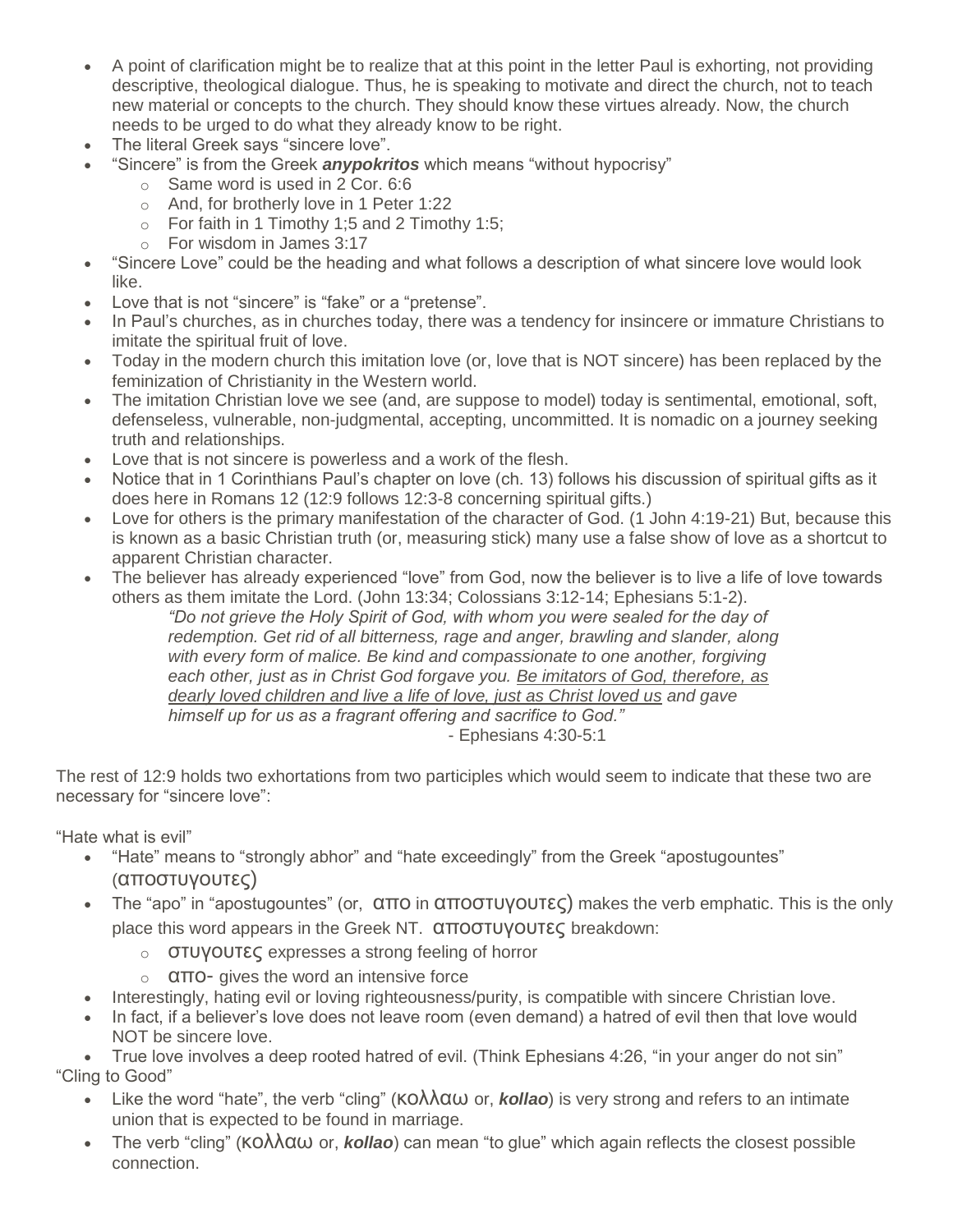"Cling" means more than "approve of what is good". It means your love and your character are good. ("Good" as defined by God's definition of "good" as in the first days of creation, etc.

Sincere Christian love can be identified as strongly abhorring evil while having a strong, intimate relationship with good.

## **12:10 - "Love one another with brotherly affection. Out do one another in showing honor."**

| 3588 [e] 5360 [e] |                         | 1519 [e] 240 [e] |                            | 5387 [e]                                                                      |               | 3588 [e] 5092 [e] 240 [e] |                                | 4285 [e]     |  |
|-------------------|-------------------------|------------------|----------------------------|-------------------------------------------------------------------------------|---------------|---------------------------|--------------------------------|--------------|--|
| tē                | philadelphia            | eis              | allēlous                   | philostorgoi                                                                  | tē da         | timē                      | allēlous                       | proēgoumenoi |  |
|                   |                         |                  |                            | 10 τῆ φιλαδελφία εἰς, ἀλλήλους φιλόστοργοι ; τῆ τιμῆ, ἀλλήλους προηγούμενοι ; |               |                           |                                |              |  |
|                   | with the brotherly love |                  | toward one another devoted |                                                                               |               |                           | in honor one another esteeming |              |  |
| Art-DFS N-DFS     |                         | Prep             | RecPro-AMP                 | Adi-NMP                                                                       | Art-DFS N-DFS |                           | RecPro-AMP                     | V-PPM/P-NMP  |  |

- 1. A possible translation: "In brotherly love showing family affection to one another."
- 2. Both words "love" from *philadelphia* (love for a brother or sisiter) and "devoted" from *philostorgia* (love of a parent for their child) begin with *phil-* which is used in words used to speak of family connect
- 3. A possible translation: "showing the way to one another in respect."
- 4. "Esteeming" from *proegoumenoi* means "esteem more highly"
	- a. "give pride of place to one another in esteem.
	- b. See Philippians 2:3 "Do nothing from selfish ambition or conceit, but in humility count others more significant than yourselves."
	- c. Some interpret this to say "outdo" as in "outdo one another in showing honor."
	- d. It can also be interpreted to say "go before" and "lead the way" as in "show the way to one another in respect". Understood as saying "be the first in greeting every man."
- 5. The honor is not in reference to a position or an earned place in society, but merely respect of other people.
- **12:11 - "Do not be slothful in zeal, be fervent in spirit,serve the Lord."**

|       | 3588 [e] 4710 [e]  |     | 3361 [e] 3636 [e] |               | 3588 [e] 4151 [e] | 2204 [e]               |               | 3588 [e] 2962 [e] 1398 [e] |                                                                      |
|-------|--------------------|-----|-------------------|---------------|-------------------|------------------------|---------------|----------------------------|----------------------------------------------------------------------|
| të sh | spoudē             |     | mē oknēroi tō     |               | pneumati zeontes  |                        | tō            |                            | Kyriō douleuontes                                                    |
|       |                    |     |                   |               |                   |                        |               |                            | 11 τη σπουδή, μη όκνηροί τώ πνεύματι, ζέοντες; τώ Κυρίω δουλεύοντες. |
|       | - in diligence not |     | lagging -         |               | in spirit         | being fervent the Lord |               |                            | serving                                                              |
|       | Art-DFS N-DFS      | Adv | Adj-NMP           | Art-DNS N-DNS |                   | V-PPA-NMP              | Art-DMS N-DMS |                            | V-PPA-NMP                                                            |

- 1. Possible translation: "not negligent in eagerness" or "with unflagging energy"
- 2. "Lagging" from *okneros* describes a man who is hesitating because of:
	- a. Weariness
		- b. Sloth
		- c. Fear